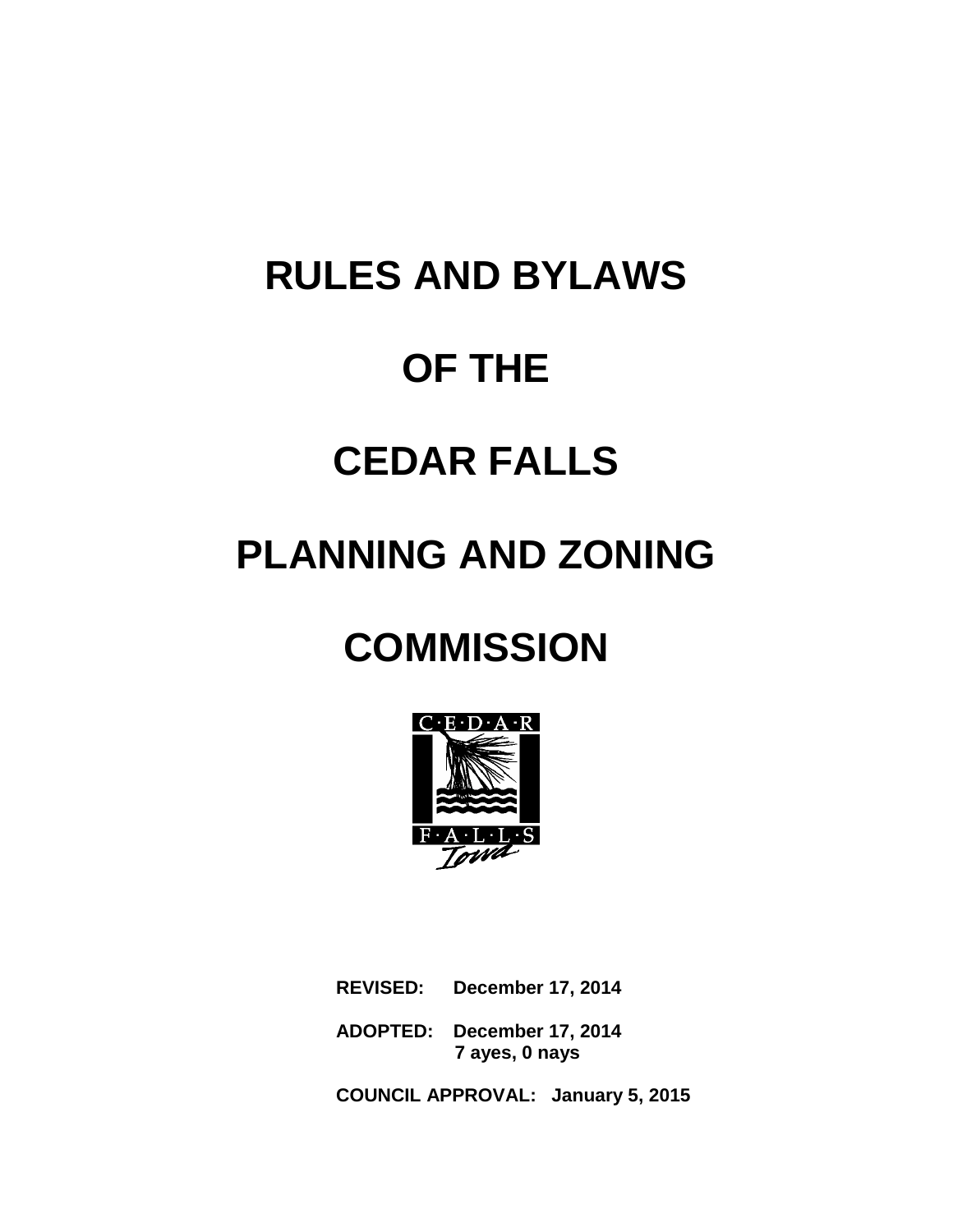

### **TABLE OF CONTENTS**

|       | <b>Contents</b> |  |
|-------|-----------------|--|
|       |                 |  |
| Α.    |                 |  |
| B.    |                 |  |
| $C$ . |                 |  |
| D.    |                 |  |
| II.   |                 |  |
|       |                 |  |
|       |                 |  |
|       |                 |  |
|       |                 |  |
|       |                 |  |
|       |                 |  |
|       |                 |  |
|       |                 |  |
|       |                 |  |
|       |                 |  |
|       |                 |  |
|       |                 |  |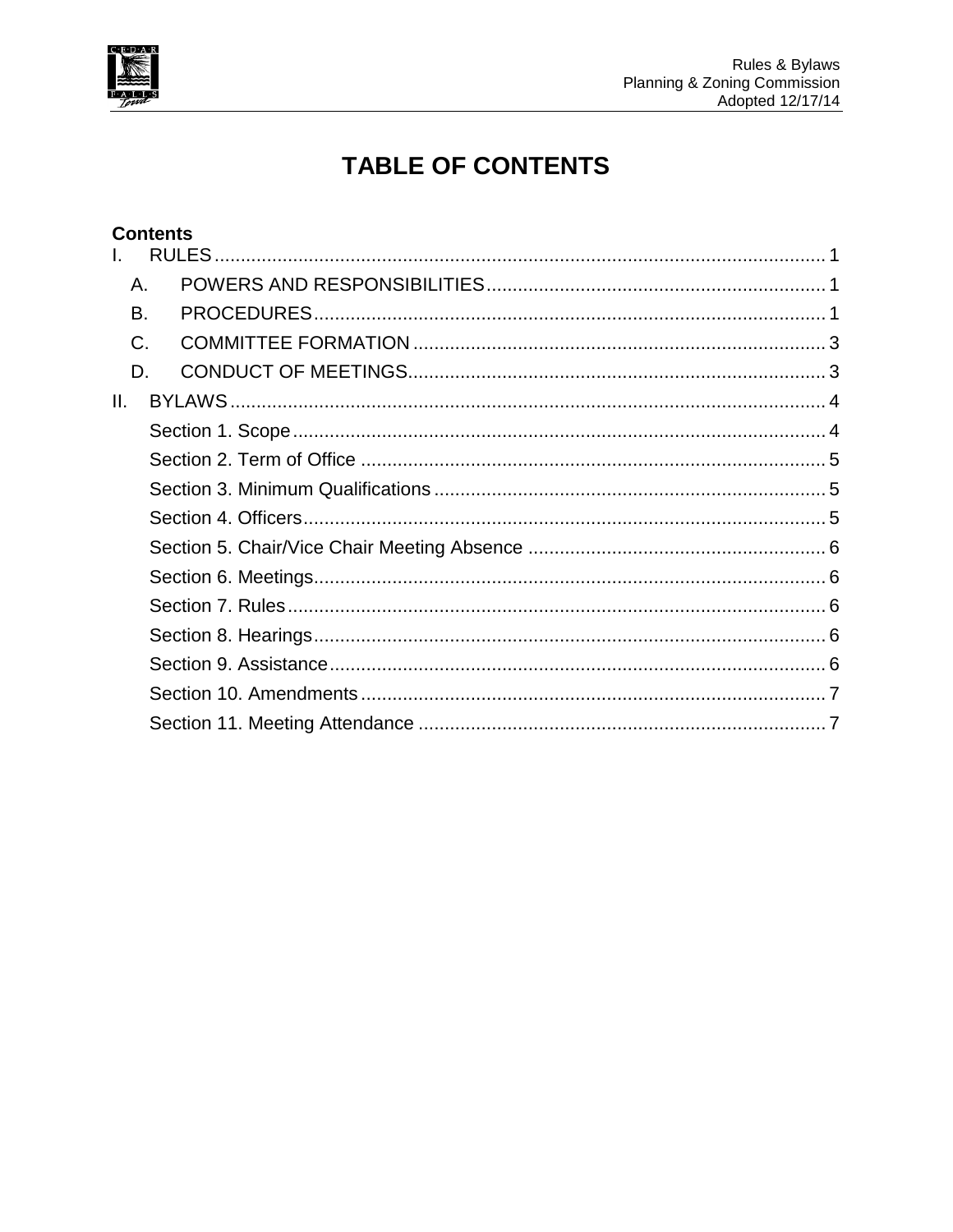



#### <span id="page-2-0"></span>**I. RULES**

The following rules are adopted by the Planning and Zoning Commission to set out the powers and responsibilities of the Commission, to provide for the orderly conduct of its business, to make available the information necessary for a thorough review of all aspects of questions before the Commission, and to inform the citizens of the City of Cedar Falls of the procedures available by which they may file a request, or may react favorably or unfavorably to matters under consideration by the Commission.

#### <span id="page-2-1"></span>**A. POWERS AND RESPONSIBILITIES**

The Planning and Zoning Commission shall have and possess all powers as permitted by Chapter 21, as amended, Cedar Falls Code of Ordinances.

#### <span id="page-2-2"></span>**B. PROCEDURES**

#### 1. **Meetings**

Commission meetings shall be held at 5:30 p.m. on the second and fourth Wednesdays of each month in the Council Chambers at City Hall. If said meeting date falls on a City Holiday, then the meeting will move to the next succeeding day unless the meeting is canceled or rescheduled. The Chair may call special meetings as deemed necessary, and is obligated to do so upon the request of three or more members. Notice of such special meetings, stating the purpose of the meeting, shall be given to each member and to the press at least twenty-four (24) hours prior to the time of meeting. Meetings shall be governed by Roberts Rules of Order, Revised.

#### 2. **Petitions**

Anyone wishing to make a request for consideration by the Commission should do so in writing. Applications for matters considered by the Commission are available in the Community Development Department. The applicant shall file the same with the Community Development Department within the deadline provided on the Schedule of Applications, as approved annually by the Commission.

#### 3. **Regular Processing Procedure**

- a. Applications shall be filed with the Community Development Department within the deadline provided on the Schedule of Applications.
- b. Staff will review the application to verify it is a complete submittal. The applicant will be notified of the status. In the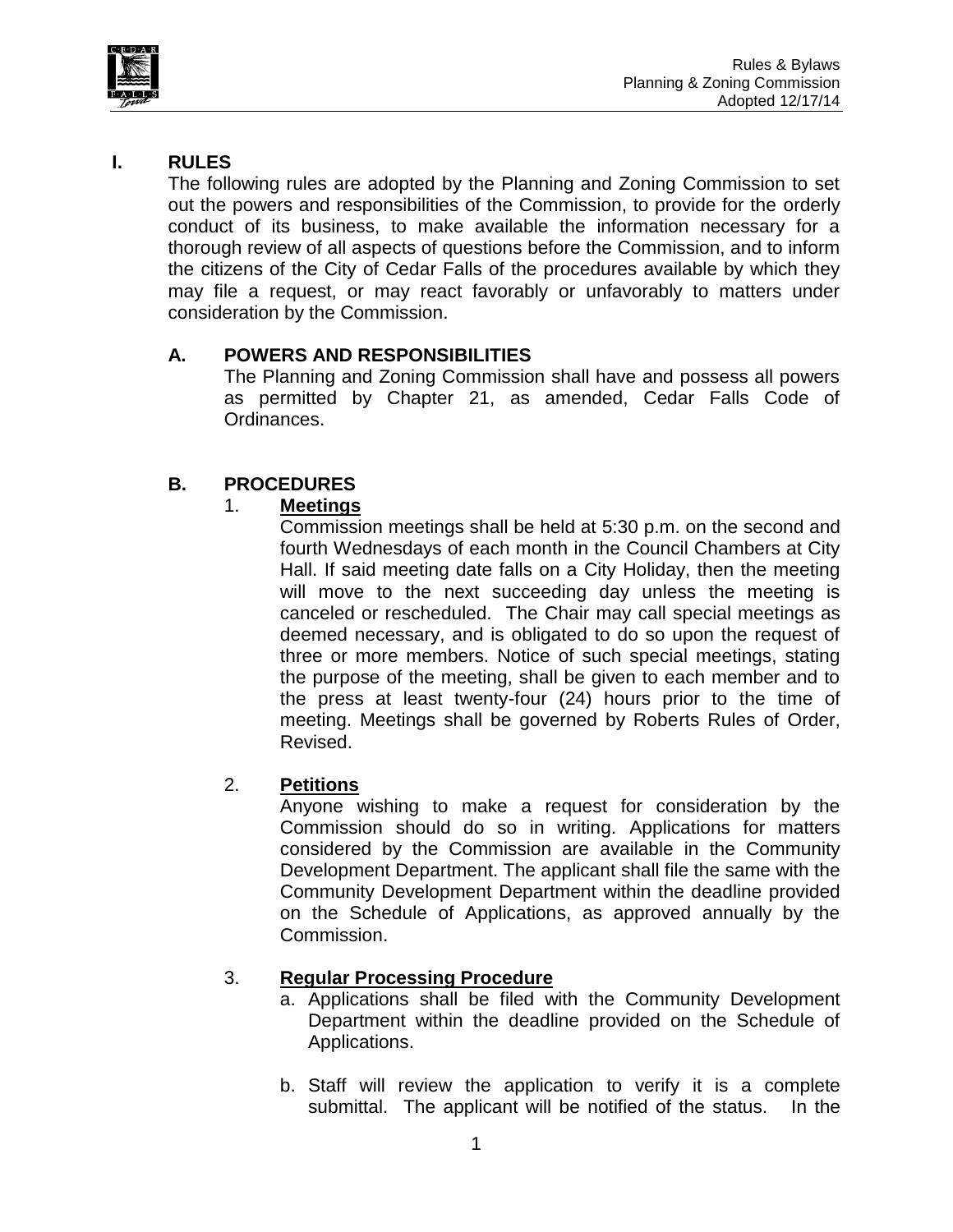

case of a rezoning request, staff will complete the required public notice in anticipation of a public hearing at the corresponding meeting, per the Schedule for Applications.

c. A complete application will be presented to the Technical Review Committee by the Community Development Department for initial comment and review. The Technical Review Committee is made up of various City officials, Cedar Falls Utilities personnel, Cedar Falls School Administration, County and Waterloo officials and other utility personnel (i.e. telephone, cable providers etc.). City staff will assemble Technical Review Committee comments and request appropriate changes by the resubmittal date identified in the Schedule of Applications.

A staff report reviewing the request will be prepared for the Commission. Complete and up to date supporting documents will be provided with each petition, as provided by the applicant.

- d. The standard operating procedure for applications involving preliminary plats, rezoning, development plans or agreements, public hearings or similar matters will be to discuss said item at one meeting and vote upon it at a subsequent meeting. In the case of minor items such as overlay design reviews, minor plats and final plats, discussion and vote may be considered at the same meeting. However, that will be at the staff and Commission's discretion.
- e. Applications scheduled for a subsequent meeting shall resubmit materials as directed by the Commission and/or staff by the date indicated on the Schedule of Application in order to be on the subsequent Commission meeting.

Should the amendments not be provided to the Community Development Department by the identified resubmittal deadline in the Schedule of Applications then either Staff, at its discretion, may hold the matter until all items are submitted, or forward it to the Commission recommending one of the following alternatives:

- (1) Denial of the request due to lack of conformance to Commission direction,
- (2) Tabling the matter until the necessary requirements are met, or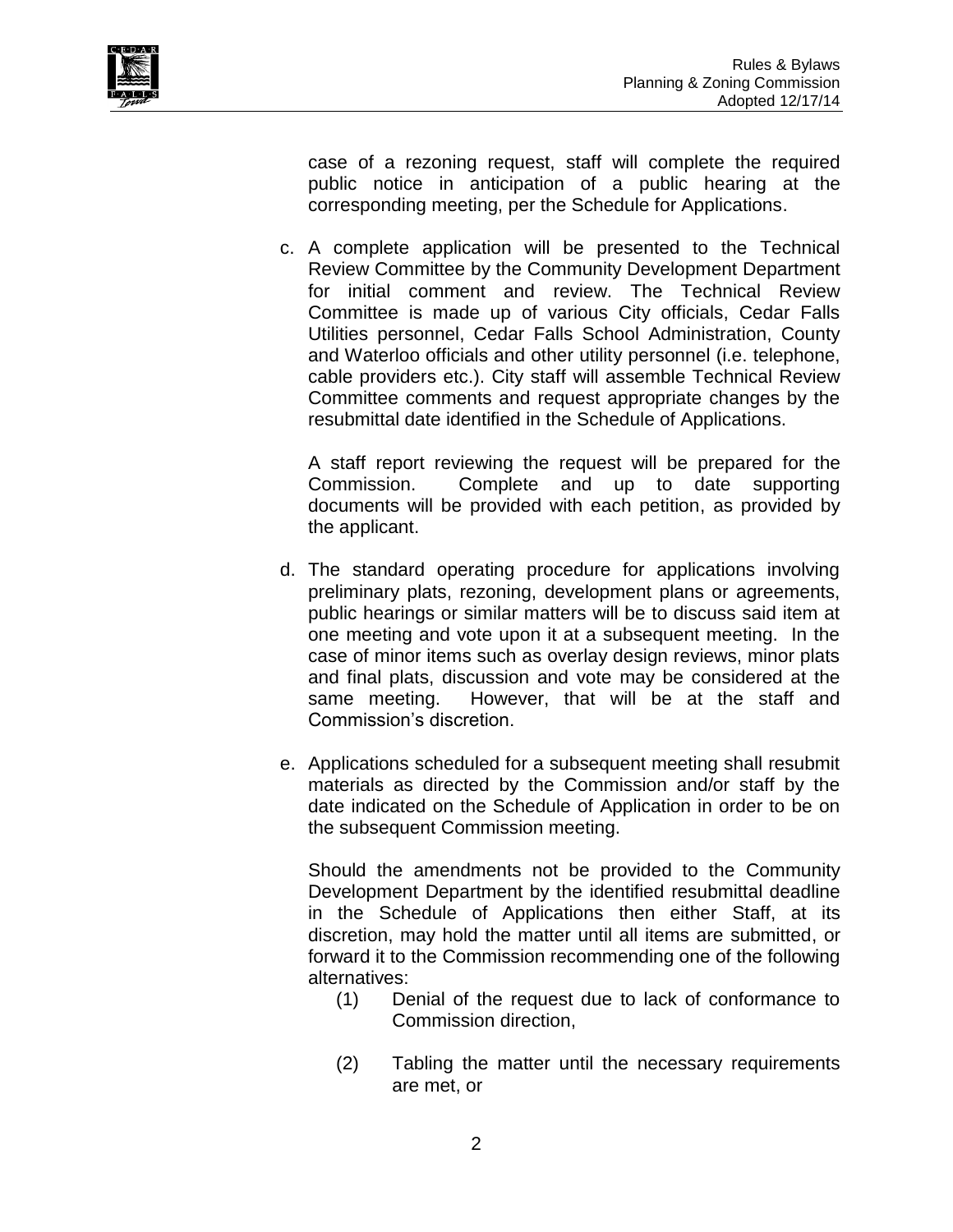

- (3) Develop within the Commission the necessary requirements with those items being provided to the Community Development Department prior to submission of the request and Commission recommendations to City Council.
- f. The Commission's actions regarding requests may include one of the following actions:
	- (1) Recommend to the City Council approval of the petition.
	- (2) Table or continue the matter if the petitioners have not met the direction given by the Commission.
	- (3) Recommend to the City Council approval of the petition with modifications deemed necessary by the Commission. The petition will not be forwarded to the City Council unless the amendments are provided to the Community Development Department staff.
	- (4) Recommend to the City Council denial of the petition and state the reasons on which the recommendation is based.

#### 4. **Meeting Minutes**

Minutes will be taken and made publicly available by the next Commission meeting. Minutes will be official when they are approved by the Commission. Minutes will be forwarded to the City Council. An abbreviated description will also be provided in the staff report for each petition forwarded to City Council.

#### <span id="page-4-0"></span>**C. COMMITTEE FORMATION**

From time to time the Chair may appoint special committees if the Commission agrees there is a need. This may be either a "committee of the whole" or a subset of the Commission. If a subset, the Commission Chair or Vice Chair shall attend and lead the meeting. The Chair or Vice Chair shall report the committee findings and recommendation to the full Commission.

#### <span id="page-4-1"></span>**D. CONDUCT OF MEETINGS**

Meetings of the Commission are open to the public and the public is invited to participate. To provide for the orderly conduct of the meeting the following rules will apply to the discussion: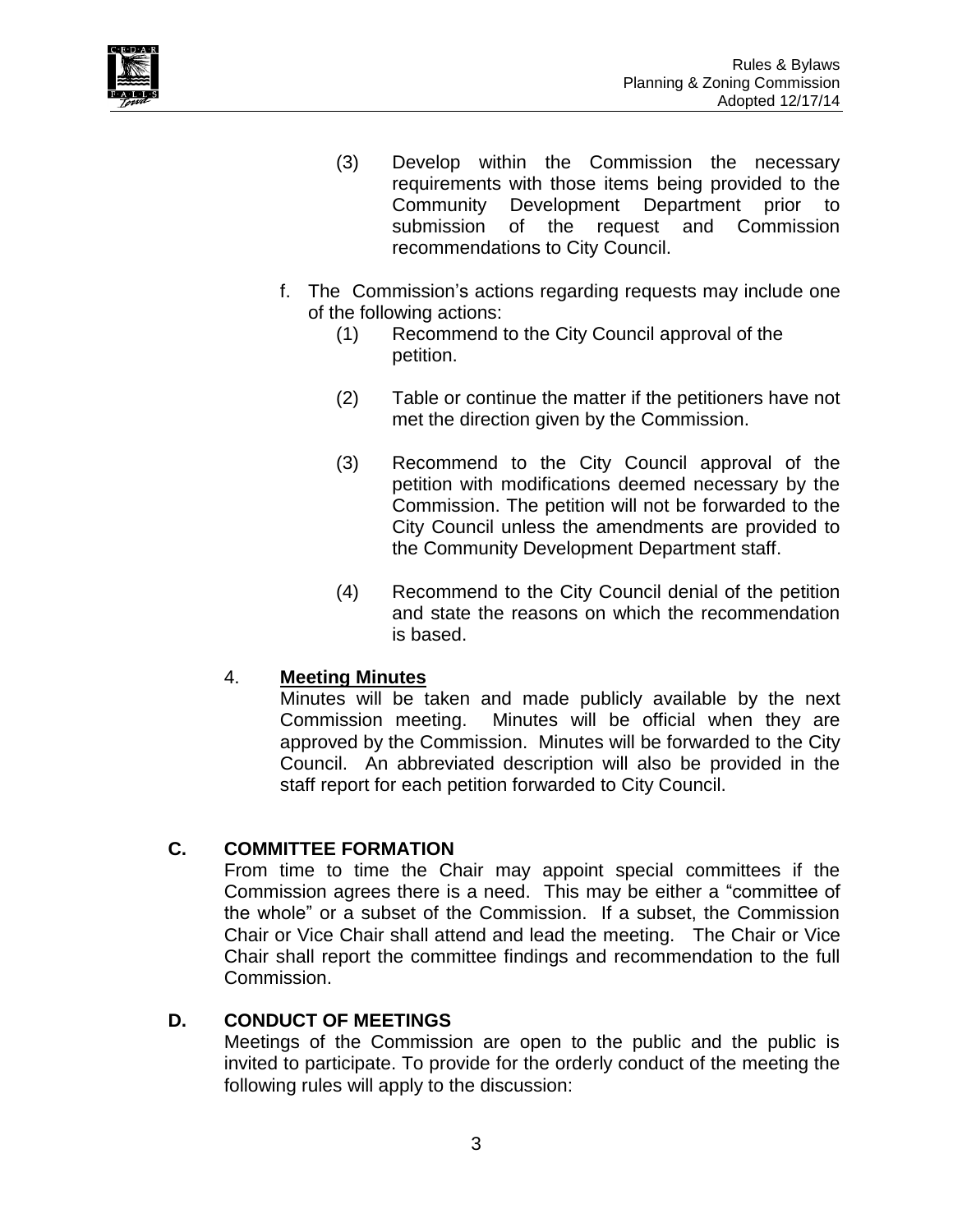

- 1. Before any subject is open to debate by the Commission, it is necessary that a motion be made, that it be seconded, and that the question be stated by the Chair.
- 2. Except for public hearings members of the Commission shall be recognized first on any question. Visitors wishing to speak may so indicate and they will be recognized after members of the Commission have been heard. A member of the Commission may defer to a visitor and the visitor will be recognized if there is no objection from the Commission. With regard to comments from the public, the following will apply:
	- a. Those in favor of a proposal will be heard first and those opposed will be last.
	- b. Those speaking before the Commission shall refrain from repeating what has been said before and shall not involve personalities or personal criticisms when making statements.
	- c. Those speaking before the Commission shall be as factual as possible.
	- d. Those speaking before the Commission shall provide their name and address before speaking.
	- e. The Commission reserves the right to question any speaker, and the Chair reserves the right to limit comments or to impose time limits on individual comments.

#### <span id="page-5-1"></span><span id="page-5-0"></span>**II. BYLAWS**

#### Section 1. Scope

The Planning and Zoning Commission of the City of Cedar Falls, Iowa, created by Ordinance of the City Council, is composed of nine (9) members, appointed by the Mayor with approval of the City Council. The responsibility of the Commission is to prepare a comprehensive plan for the City, together with necessary plans, maps, reports, and other studies incidental to the preparation of such plan; to hold public meetings and hearings; and submit final reports and recommendations to the City Council. It may also recommend to the City Council from time to time, amendments, supplements, changes or modifications to the comprehensive plan or any portion of it. In addition to these duties, the Commission shall review subdivision plats, public land sales, right of way vacations and various planning and zoning issues as outlined in the City Zoning Ordinance. The Commission shall also take responsibility for updating or revising Zoning Ordinance provisions prior to referral to the City Council.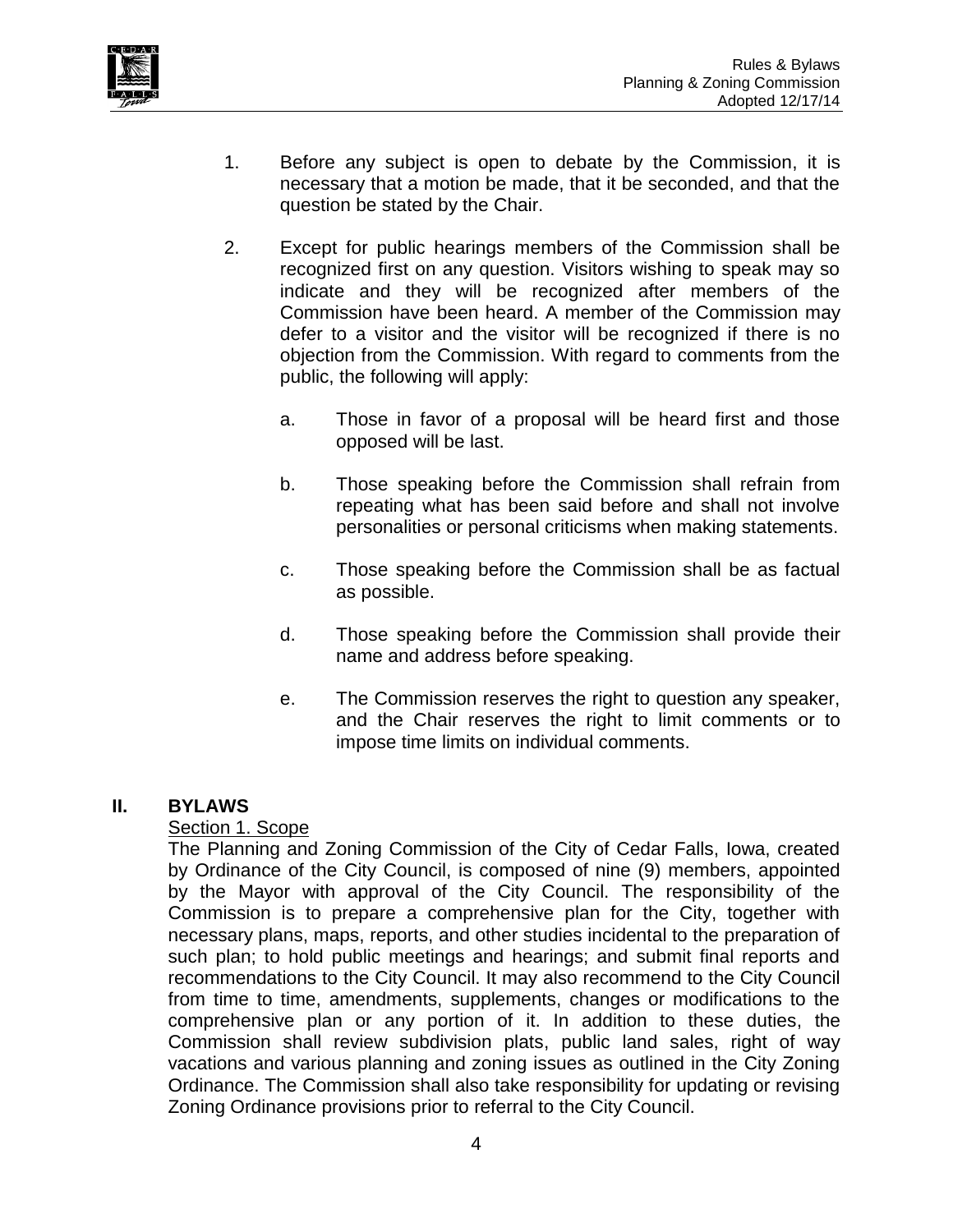



#### <span id="page-6-0"></span>Section 2. Term of Office

The term of office of members shall be five (5) years, and the term of not more than one-third of the membership will expire in any one (1) year. Any vacancy occurring on the Commission shall be filled by appointment by the Mayor, with approval of the City Council, for the unexpired term. The Planning and Zoning Commission may submit names of persons to be considered for such appointment. All members of the Commission shall serve without compensation except their actual expenses, which shall be subject to approval by the City Council.

#### <span id="page-6-1"></span>Section 3. Minimum Qualifications

Minimum qualifications for membership on the Commission shall be:

- A.) At least 18 years of age.
- B.) A full-time resident within the corporate City limits of the City of Cedar Falls at least one year prior to the date of appointment.
- C.) If a sitting Commission member moves to a permanent residence outside of the corporate City limits of Cedar Falls, the member shall resign from the Commission.

#### <span id="page-6-2"></span>Section 4. Officers

The officers of the Commission shall consist of a Chair and Vice Chair. The term of office shall be one (1) year, and the Chair may not serve more than two (2) terms consecutively. A nominating committee consisting of two (2) members not currently holding office shall be appointed by the Chair at the November regular meeting. The Committee shall report the names of its nominees at the December regular meeting. Officers shall be elected and take office at the first regular meeting of the following calendar year.

The Vice-Chair shall succeed the Chair if the Chair vacates the office before the term is completed. The Vice-Chair will serve the unexpired term of the vacated office until a Nominating Committee, consisting of two (2) members not currently holding office, appointed by the Vice-Chair shall report the names of its nominees for chair and vice chair at the following meeting with election during said meeting.

The Chair shall preside at all meetings of the Commission, shall be an ex-officio member of all committees, shall appoint standing and ad hoc committees as necessary to assist in and to expedite the work of the Commission. The Vice-Chair shall preside over regular commission meetings in the absence of the Chair. The Community Development Department shall be responsible for taking records of the meetings and adequate safekeeping of all records related to the Commission.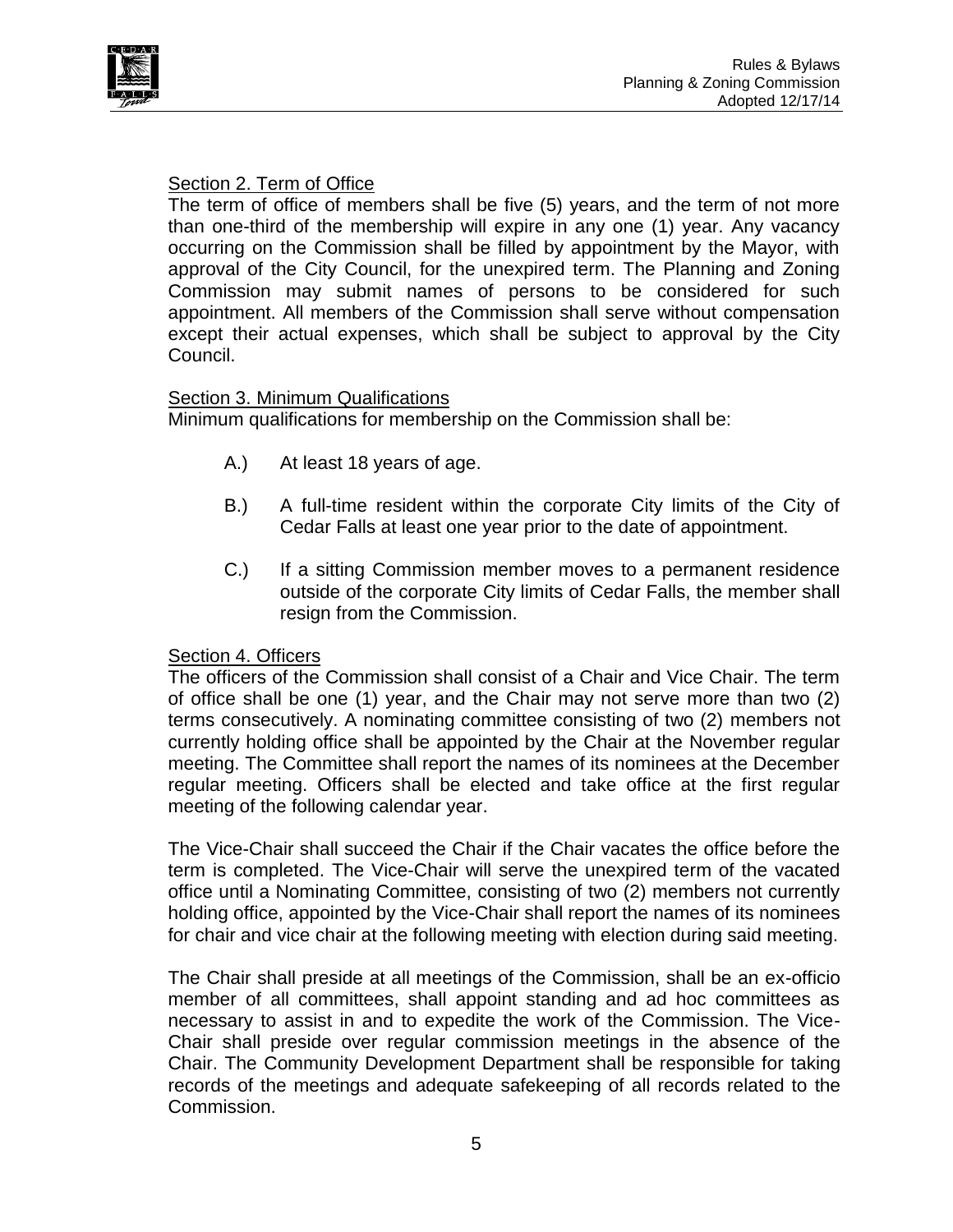

#### <span id="page-7-0"></span>Section 5. Chair/Vice Chair Meeting Absence

In the event the Chair and Vice Chair are unable to attend a Commission meeting, the Commission shall appoint a temporary chairperson to manage the meeting, upon approval by a majority of the Commission members present. A general recommendation with regards to selection of a temporary chairperson in these circumstances is the most recent (past) Commission chairperson.

#### <span id="page-7-1"></span>Section 6. Meetings

Regular meetings of the Commission shall be held twice a month as provided in the Rules, except that a meeting date may be canceled if there are no petitions or applications ready for consideration by the Commission. The Chair may call special meetings as deemed necessary, and is obligated to do so upon the request of three (3) or more members. A majority of the Commission membership must be present at a meeting to constitute a quorum.

#### <span id="page-7-2"></span>Section 7. Rules

The Commission may adopt such rules and regulations as it may deem necessary for the conduct of its meetings, for the orderly presentation and processing of requests, or to obtain information upon which to base its decisions. Such rules may be adopted or amended by a two-thirds vote of the full membership of the Commission, and may be suspended by a two-thirds vote of the members present at a duly constituted meeting.

#### <span id="page-7-3"></span>Section 8. Hearings

Before adopting a comprehensive plan, or any part of it, or any substantial amendment thereof, the Commission shall hold at least one public hearing thereon, notice of the time of which shall be given by one (1) publication in a newspaper of general circulation in the municipality, not less than ten (10) days nor more than twenty (20) days before the hearing. The adoption of the plan or part of the amendment thereof shall be by resolution of the Commission carried by the affirmative vote of not less than two-thirds of the members of the full Commission.

#### <span id="page-7-4"></span>Section 9. Assistance

The Commission may employ such technical assistance as it deems necessary, subject to budgetary limitations. Such assistance may be in the form of secretarial, consultant or legal service. The Commission should, as a matter of policy, invite such assistants, including the City Zoning Administrator, the City Engineer, or their representatives to regularly attend meetings of the Commission and to offer information or make suggestions regarding items under consideration.